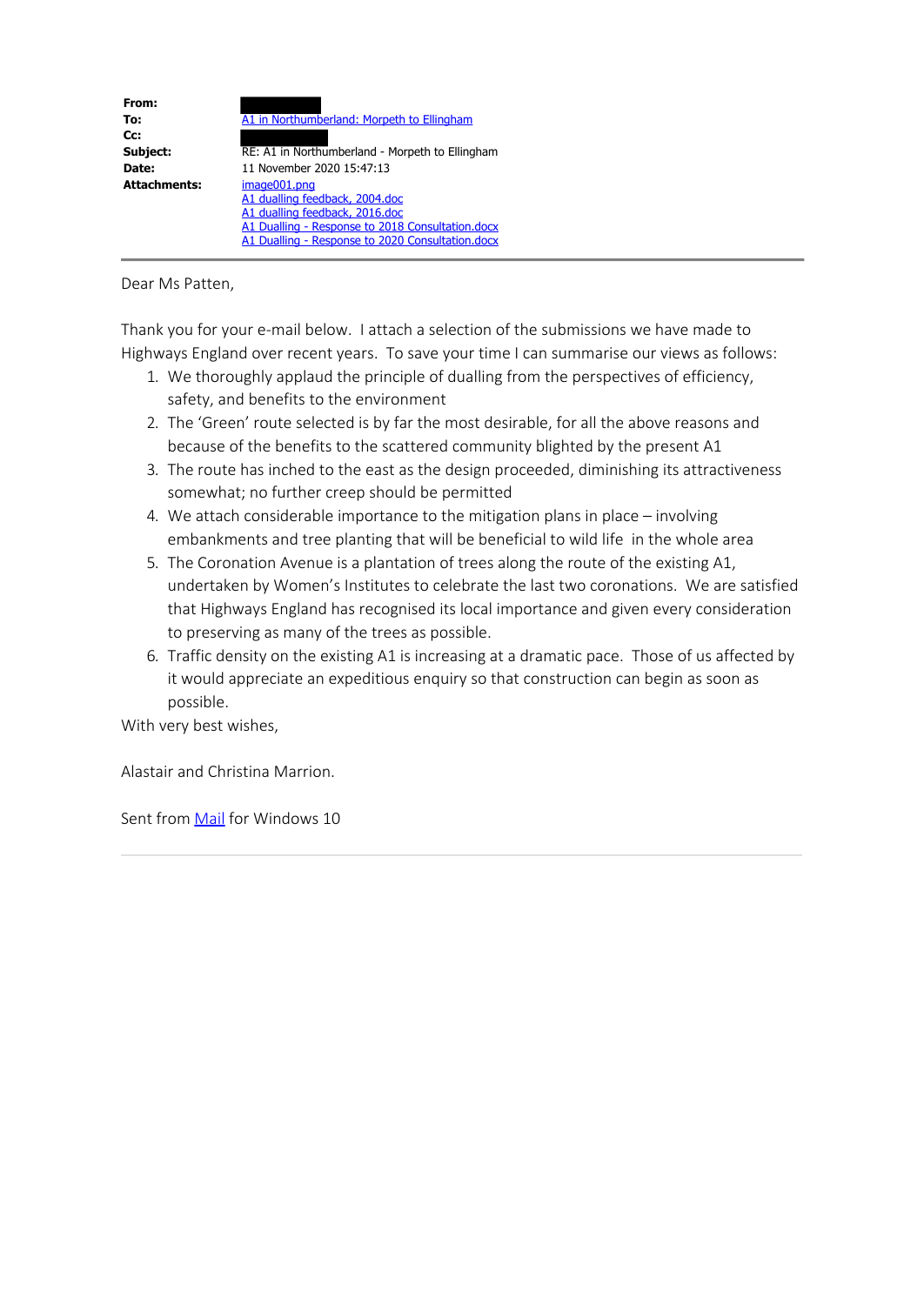

27th September 2004

Mr A. Ross **Project Manager** The Highways Agency **PO Box 206** 9W City House **New Station Street** Leeds, LS1 4UR

Dear Mr Ross,

# A1 Dualling, Morpeth to Felton

I am writing to confirm my support for dualling and, preference for the Green (Western) Route, and to set out my reasons. However, I am conscious that much of the off-line route will run through my neighbour, to his potential disadvantage. My enthusiasm is therefore conditional on satisfactory arrangements being made for all the affected land owners.

My reasons for wishing to see the dualling go ahead (off-line) as soon as possible are as follows:

- The single carriageway section is dangerous, and my family has witnessed a number of fatal road accidents close to home.
- The noise due to traffic on the road has increased relentlessly over the last twenty years and is now close to unendurable for me, my family, and no doubt for the other "riparian" householders along the route.
- The continuous traffic makes it difficult to cross the road by car or on foot so that southward journeys can be delayed, and the extended community that exists along the sides of the road has become more and more divided.
- Property values in the immediate vicinity of the road are severely affected.
- Large amounts of food are jettisoned from passing cars and must contribute to rat-infestation with its consequences for human health and local wild-life such as the moor-hens that have colonised my pond.

Reasons for preferring the Green route are outlined below:

- The route is straighter and has fewer obstructions than the blue route, so will make the best contribution to road safety and economy.
- It is furthest away from the greatest number of houses (including my own) and should reduce noise-pollution most effectively (the prevailing south-westerly wind notwithstanding).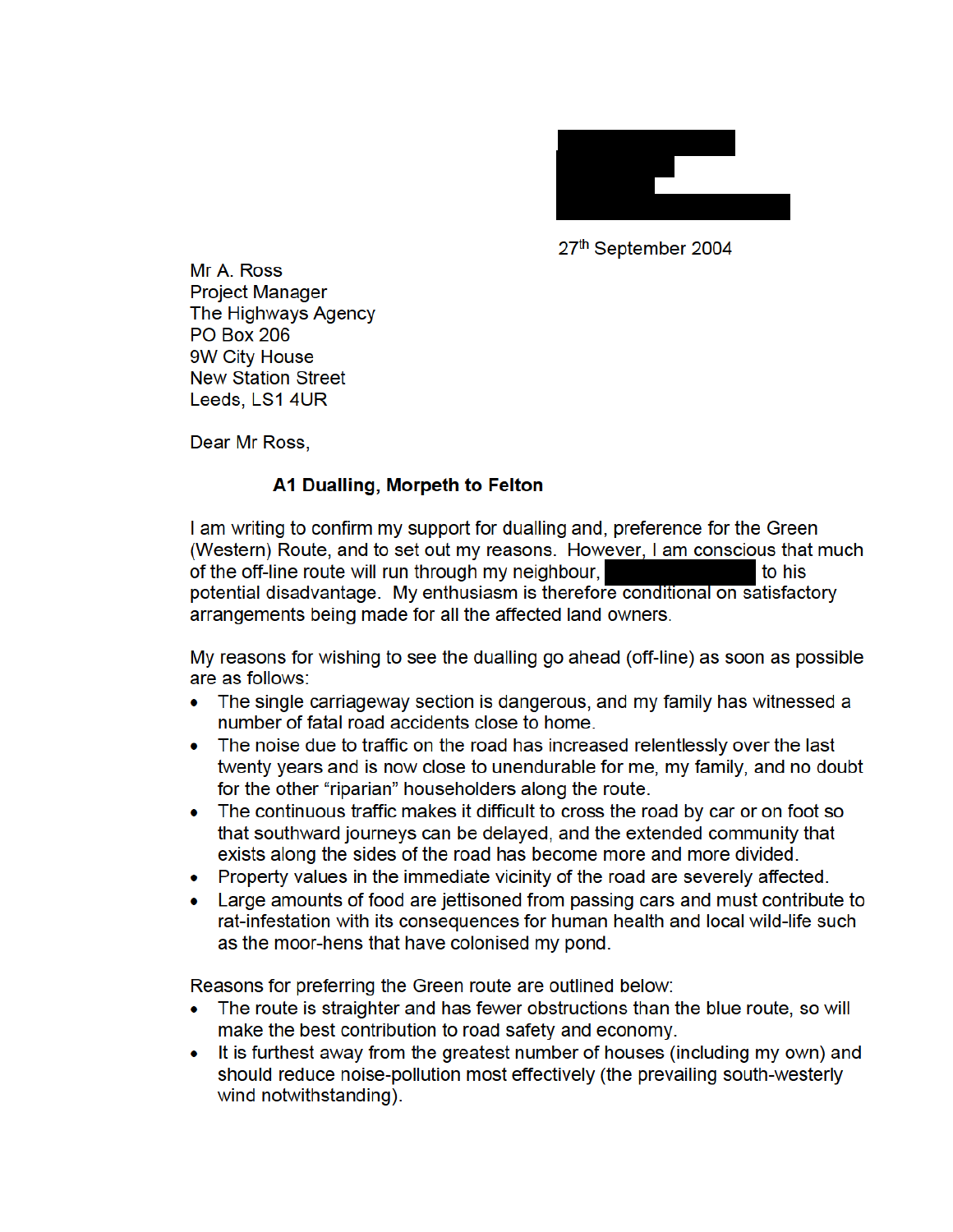- The proposed junctions on the blue route appear to be such that a southward journey would (for me) necessitate a northward diversion of possibly five miles.
- The blue route would bisect the old A1 preventing the re-establishment of easy contact between neighbours, and so militate against the re-development of our community.
- It would also necessitate the felling of a large number of the trees in the long plantation of chestnuts and whitebeams that has become such an important local landmark.

I appreciate the detailed design that has already gone into the road plans, and presume that the green route will not be diverted significantly to come nearer to my house than at present.

I expect that mitigation works such as embankment and tree-planting will be carried out to minimise the visual and audible intrusion of the new road into the countryside as far as possible. It is also highly desirable that extensive planting be undertaken to reduce the amounts of pollutants such as diesel particulates that reach inhabited areas.

I wish you every success with the speedy progress of the project to the point where construction can begin.

Yours sincerely,

Alastair Marrion.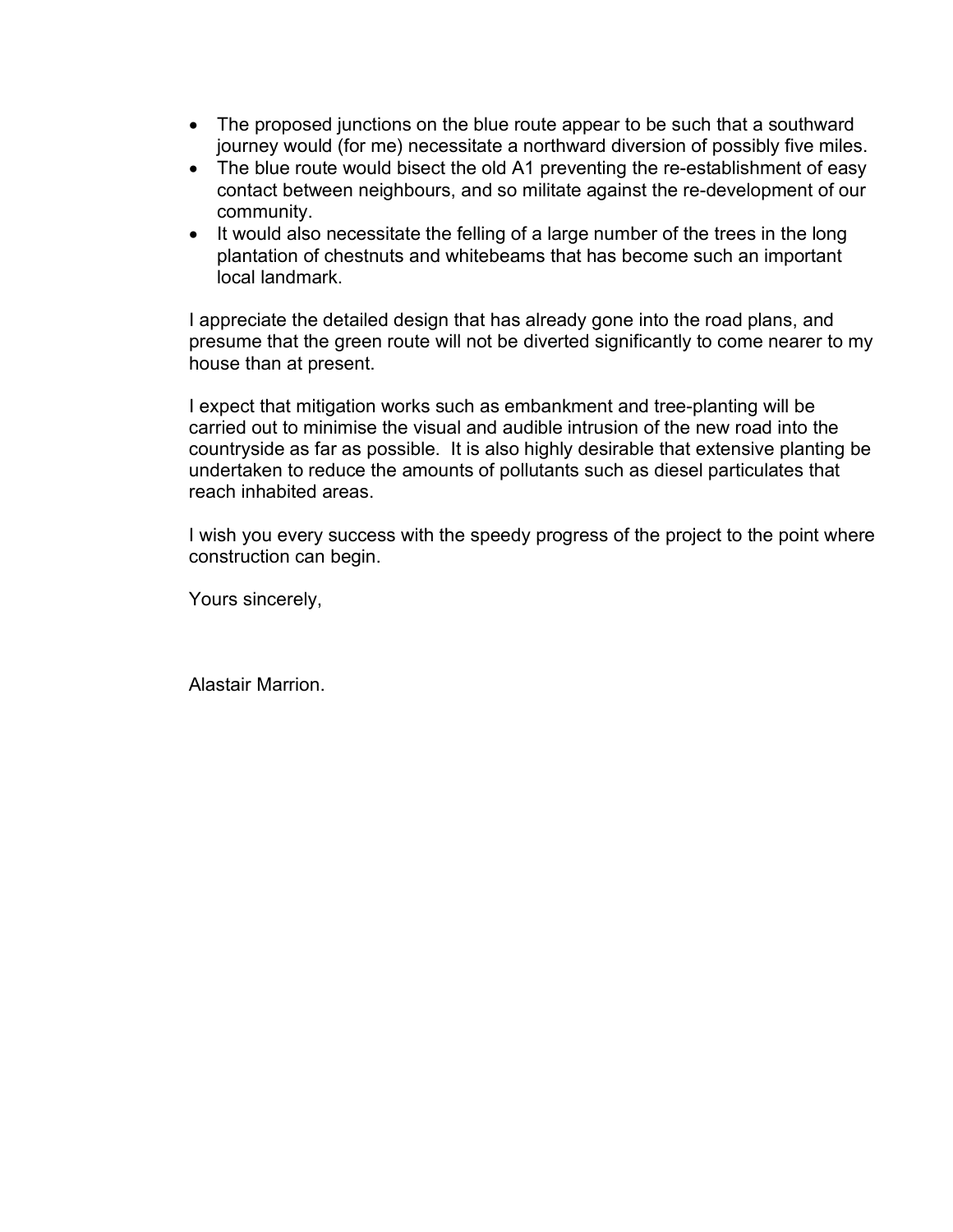

3 June 2016

A1 in Northumberland **Highways England** Lateral 8 City Walk Leeds, LS11 9AT

Dear Sirs,

# A1 Dualling, Morpeth to Felton

Thank you for the helpful exhibition you held in Morpeth Town Hall on 17 May and the patience your officers showed in dealing with those of us who were so deeply concerned with the outcome of your plans.

I am writing to confirm that my wife, Christina, and I are very keen for the dualling to go ahead as soon as possible, and strongly favour the 'green' route to the west of the present road. The tentative route seems little changed from that proposed in 2004, and our conclusions are also unchanged, so I am attaching the letter I submitted then, as you may not have it still on file. Of the three options presented in 2016, we find the 'orange', 'all on line' proposal the least attractive for the reasons I give below.

**Economy:** The Green route shortens the journey between London and Edinburgh by a significant amount and, in view of the volume of traffic, must bring significant savings over time. It also has the potential to be designed with more acceptable gradients than the present road.

I imagine that the construction process would be greatly simplified on the Green route.

**Safety:** The Blue and particularly the Orange routes would involve multiple access points or complex schemes to redirect local traffic that might prove hazardous in themselves.

It was pointed out at the exhibition that, if dualling was carried out on line, the new carriageway would necessarily have the same gradient as the present road. The hill at Earsdon Moor is relatively steep for a major highway and we often hear heavy vehicles labouring up it and suspect that the resulting frustration contributed to the excessive number of accidents that have occurred in our vicinity.

Despite moving our entrance south as far as was practicable, we still have a poor sightline to the north because of the hill, and turning south from our entrance even in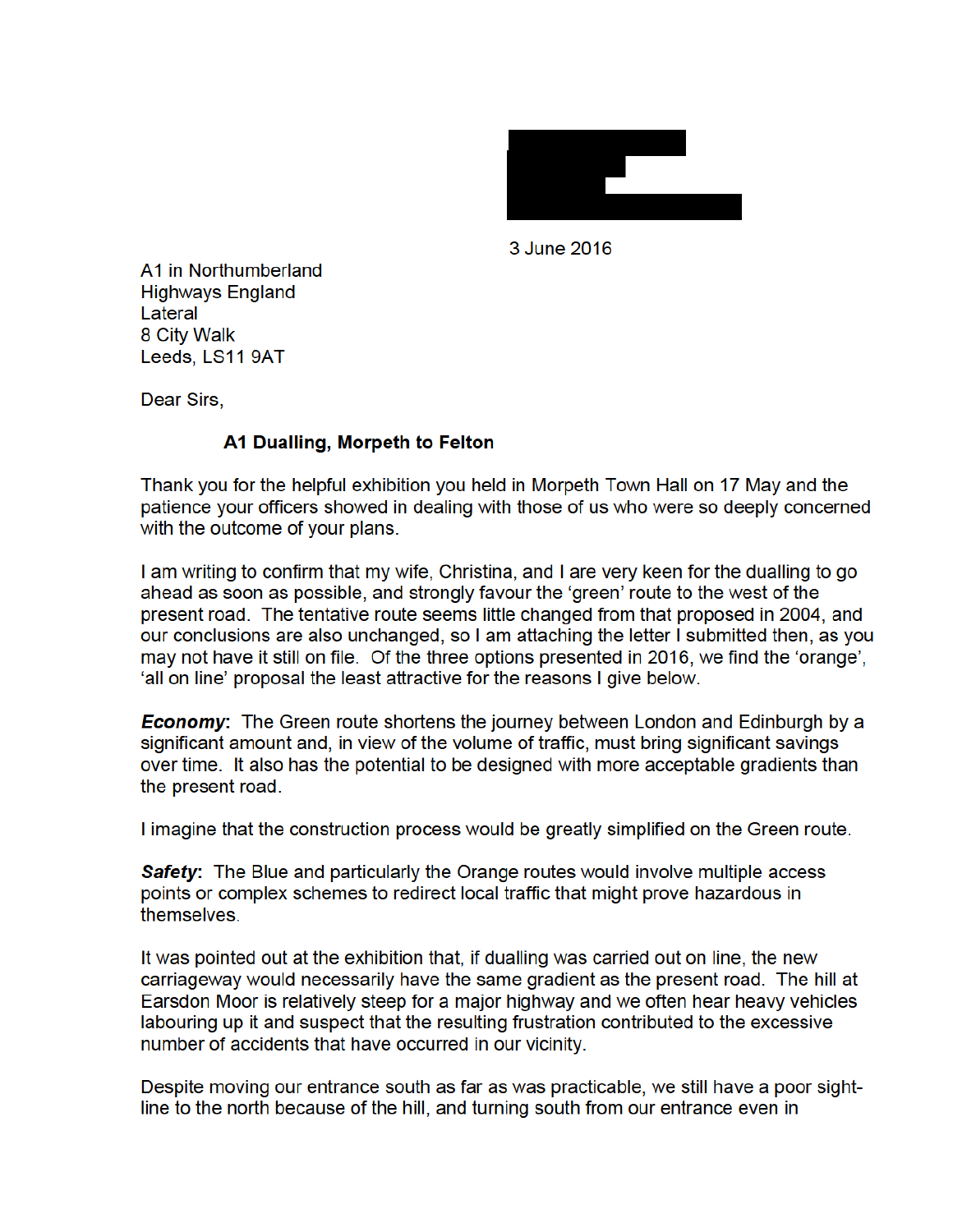moderate traffic remains dangerous. That problem would not be mitigated by dualling on line.

*Environment***:** The proximity of the A1creates intolerable noise pollution for us and neighbours in a similar position. It has worsened over the years due to the increasing volume of traffic, continuing since our hopes were raised and dashed in 2004. Removal of the road as far as possible to the west would be a boon.

The shorter Green route with its better gradient would contribute to reduced emissions of carbon dioxide and of pollutants such as nitrogen oxides (and consequent tropospheric ozone) as well as diesel derived particulates.

For thirty years at Earsdon Moor we have been attempting to convert an unpromising narrow strip of land running alongside the A1(partly 'made' land consisting of rubble with a thin covering of imported sub-soil) into a natural habitat. Over half the two-and-a-half acre site is now mixed woodland with coniferous and broad leaved trees including oak, beech, maple, birch, alder, bird cherry and self-sown ash, some of them approaching maturity. There are shelter belts against wind to the west and noise to the east, as well as a small pond. I believe we have seen an increase in the diversity of wildlife in the vicinity as a result of our efforts, including red squirrels and a wide range of birds including herons, jays, jackdaws, wagtails and several tits. All that would be vitiated by the construction of a new carriageway on the west side of the existing road – a small tragedy from my point of view – and not helped by one to the east. The green route however would bring relief and allow our small natural habitat to flourish.

**Social:** The seven dwellings scattered along a mile or so of the A1 constitute an exploded hamlet, divided by the very road that unites cities! Withdrawal of most of the traffic from that stretch would enable the area to re-establish its social cohesion.

For all those reasons, I hope and expect that you have received almost unanimous support for the green route, and that it will go ahead in short order.

Yours faithfully,

Alastair Marrion.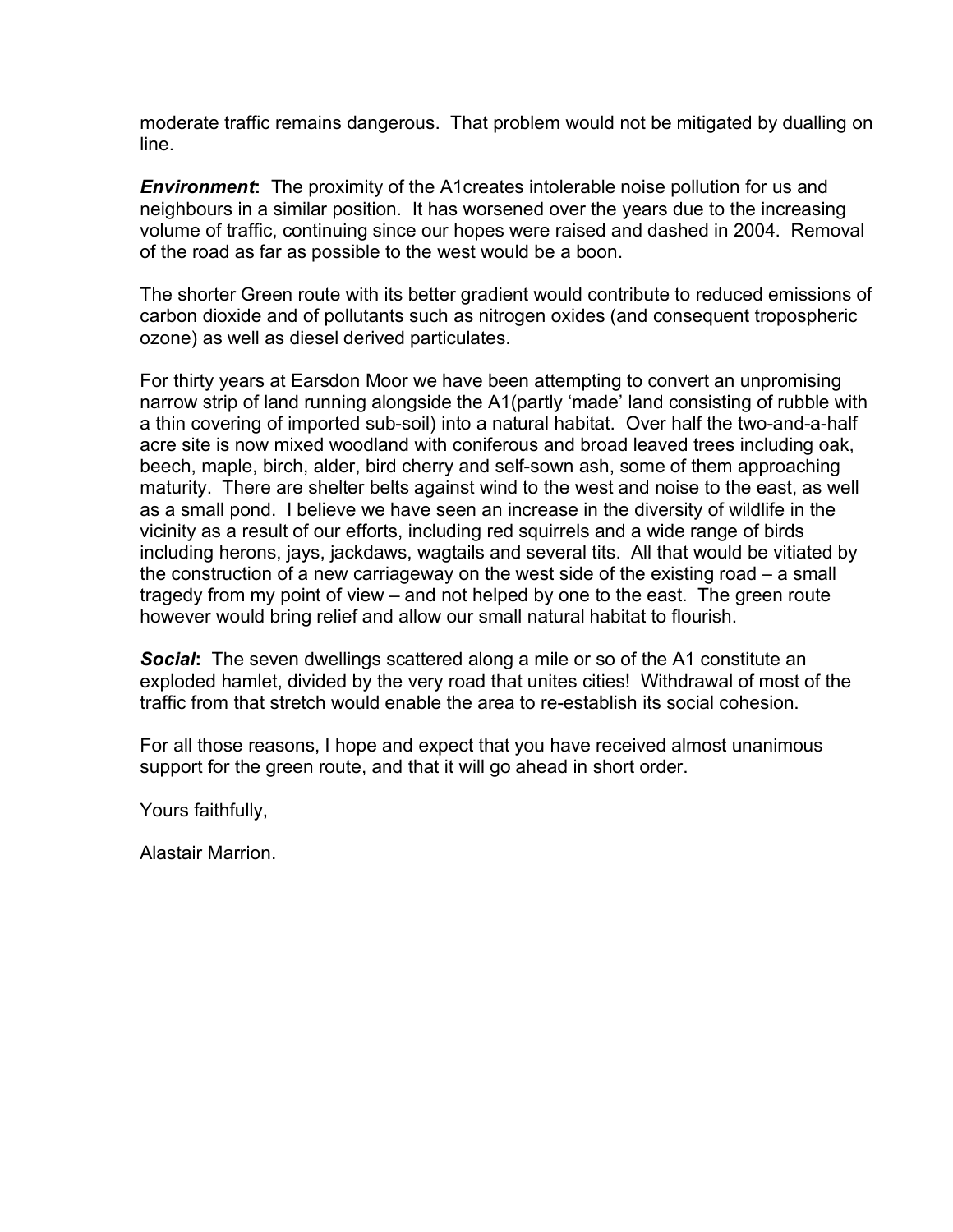Ms Tsuwun Bevan A1 in Northumberland 3<sup>rd</sup> Floor South, Highways England Lateral, 8City Walk Leeds, LS11 9AT 21 July 2018



### **A1 Dualling in Northumberland – Response to 2018 Consultation**

Dear Ms Bevan,

Our response is as follows:

#### **General:**

We were very happy to attend the Exhibition at Tritlington School on 2 July 2018, where the staff helped us to understand the scheme in sufficient detail for our needs.

It is clear that the scheme has been designed to provide a safe and efficient road with the minimum of disadvantage and disruption to householders along the route and the best of the three route options has been selected. Indeed, the environment and convenience of those of us living close to the section that is to be bypassed will be greatly improved. The old route will become a quiet country road that can be joined safely via the existing drives and tracks, whilst the new trunk road will be accessible north and south using either of two modern junctions. The tricky and sometimes impossible manoeuvres that had to be made at Hebron Road End, West Moor / Thurston junctions and our own access will soon be forgotten. A number of businesses along the route will be greatly benefitted by the reduction in noise, air pollution, hazard and unsightly scenes.

#### **Mitigation:**

We expect that extensive tree planting will be carried out along the new sections of road to mitigate noise and visual intrusion. Given the prevailing wind and topography, that would seem particularly important to the east of the off-line section and the north and east of the new Fenrother junction. We would encourage even larger-scale planting with tall trees (away from the carriageway) as they could only be beneficial to wild-life, whilst screening elevated sections of road and junctions.

We were pleased to learn that there are no plans to install lights along any part of the new road, including junctions, as they would require an altogether higher level of mitigation.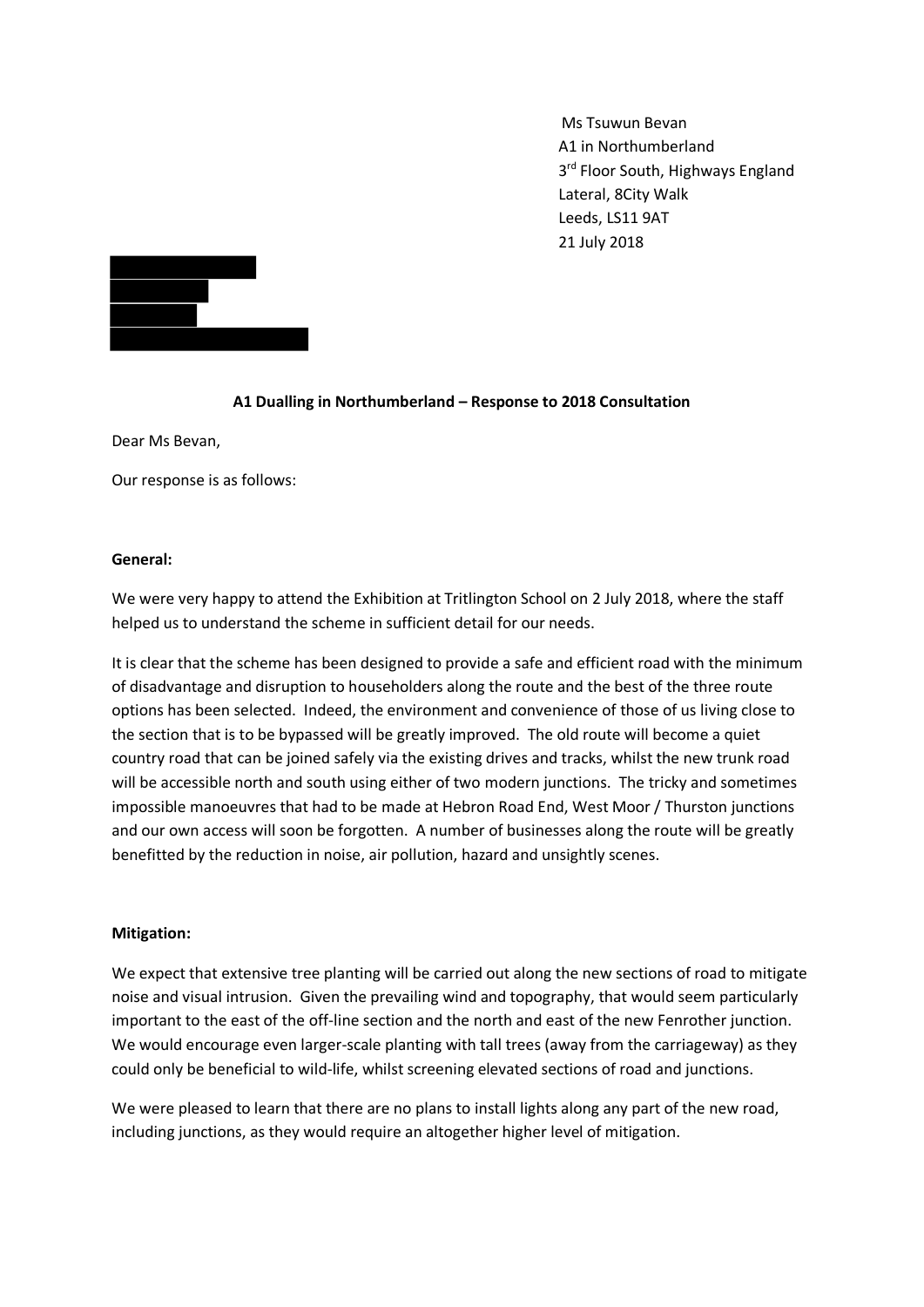### **Environment:**

In one week in May we saw a hare and an owl (barn owl?) *in our garden*. We had not seen either creature there in the previous thirty three years. It is difficult to resist the notion that nature was providing a foretaste of the benefits to come when the imposition of an overloaded single carriageway trunk road is lifted.

## **The Coronation Avenue:**

A further advantage of the selected 'Green Route' is that about half of the famous Avenue – from Earsdon Moor House to Priestbridge – will be preserved. Between Priestbridge and Warreners House, where dualling is to be 'on line', we understand that the trees on the west side will be lost. We would urge that:

- Every effort be made to protect the trees that are not to be removed
- Where trees have been lost over the years replanting should be considered (perhaps in consultation with the Women's Institutes that carried out the original planting).
- New planting of specimen trees along the west side of the new road from Warreners Cottage to Priestbridge and perhaps on the new section to the north of Priestbridge be planned and dedicated to the next coronation. (The existing Avenue celebrates the two previous coronations.
- Exotic species could be selected to reflect the Nation's renewed global role as native species will no doubt be used in all the other plantings.

#### **The Bypassed Section:**

The section of A1 that will cease to be part of the trunk road network (except as an occasional diversion) is to be offered to the County Council. Presumably every effort will be made to enable resurfacing, bus routes and refuse collection whilst discouraging its use as a race-track or a lorry park.

Yours sincerely,

Alastair and Christina Marrion.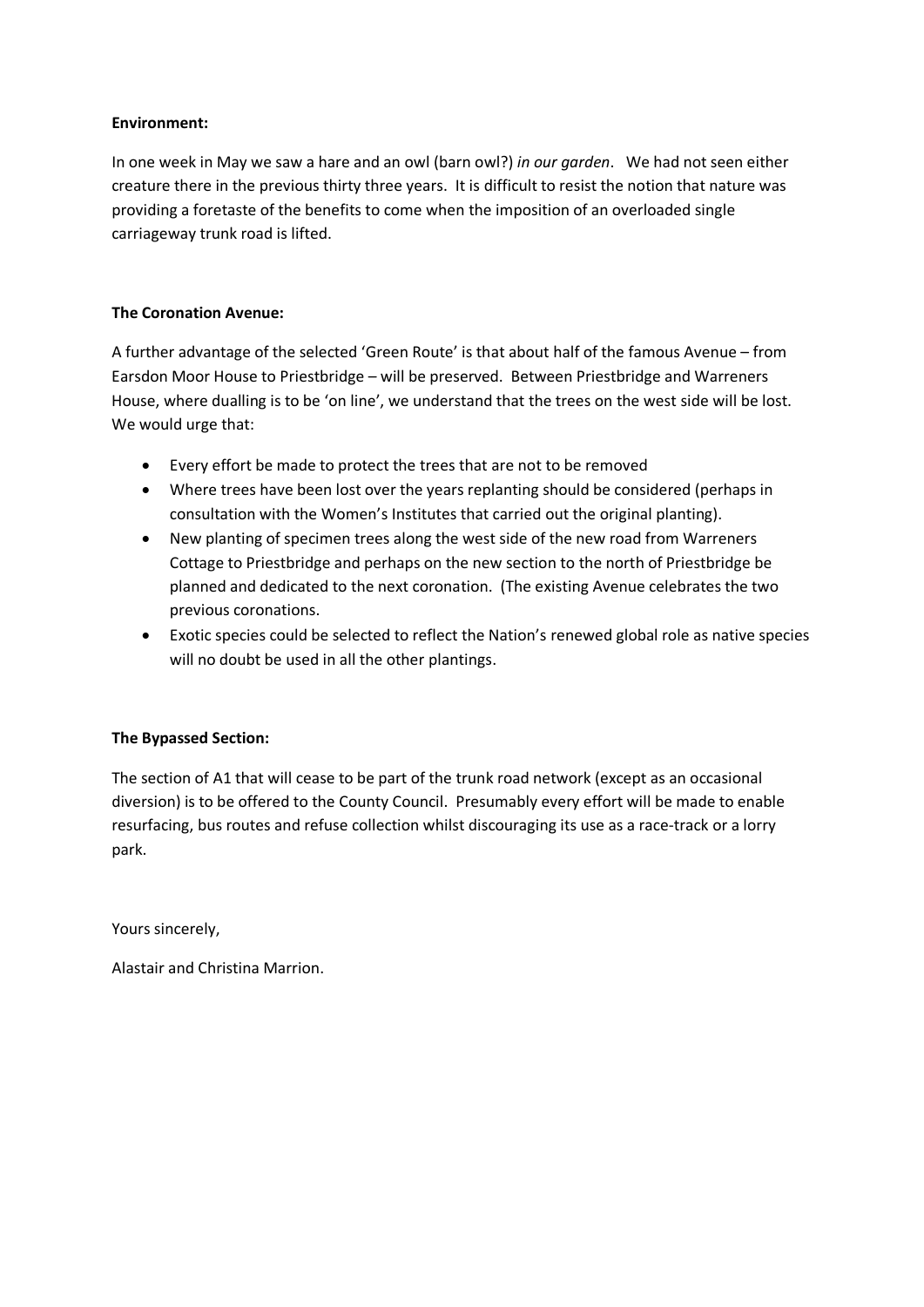Mr Alex Sharp A1 in Northumberland 12 May 2020



#### **A1 Dualling in Northumberland – Response to 2020 Consultation**

Dear Mr Sharp,

Our response to your call for feedback is, as follows, broadly in line with our previous views on the separate projects – Morpeth to Felton and Alnwick to Ellingham, presuming that inclusion of the more northerly section does not increase the likelihood of the Morpeth to Felton project being rejected. The Preliminary Environmental Information Report is, from our point of view, an excellent document for clarity and detail and, we hope, not compromised by the unconventional spelling of certain place names (e.g. Tindal Hill and Causey Park Bridge on p. 18). We are, however, disappointed that the project has been delayed by eighteen months and hope that time will be made up where possible:

#### **General:**

It is clear that the scheme has been designed to provide a safe and efficient road with the minimum of disadvantage and disruption to householders along the route, and the best of the three route options has been selected. As frequent users of the A1, we can confirm that the section in Northumberland is the most deserving of an upgrade in its entire length.

The environment and convenience of those of us living close to the section that is to be bypassed will be greatly improved. The old route will become a quiet country road that can be joined safely via the existing drives and tracks, whilst the new trunk road will be accessible north and south using either of two modern junctions. The tricky and sometimes impossible manoeuvres that had to be made at Hebron Road End, West Moor / Thurston junctions and our own private access will soon be forgotten. A number of businesses along the route will be greatly benefitted by the reduction in noise, air pollution, hazard and unsightly scenes.

#### **Mitigation:**

We expect that extensive tree planting will be carried out along the new sections of road to mitigate noise and visual intrusion. Given the prevailing wind and topography, that would seem particularly important to the east of the off-line section and the north and east of the new Fenrother junction. We would encourage even larger-scale planting with tall trees (away from the carriageway) as they could only be beneficial to wild-life, whilst screening elevated sections of road and junctions. Our